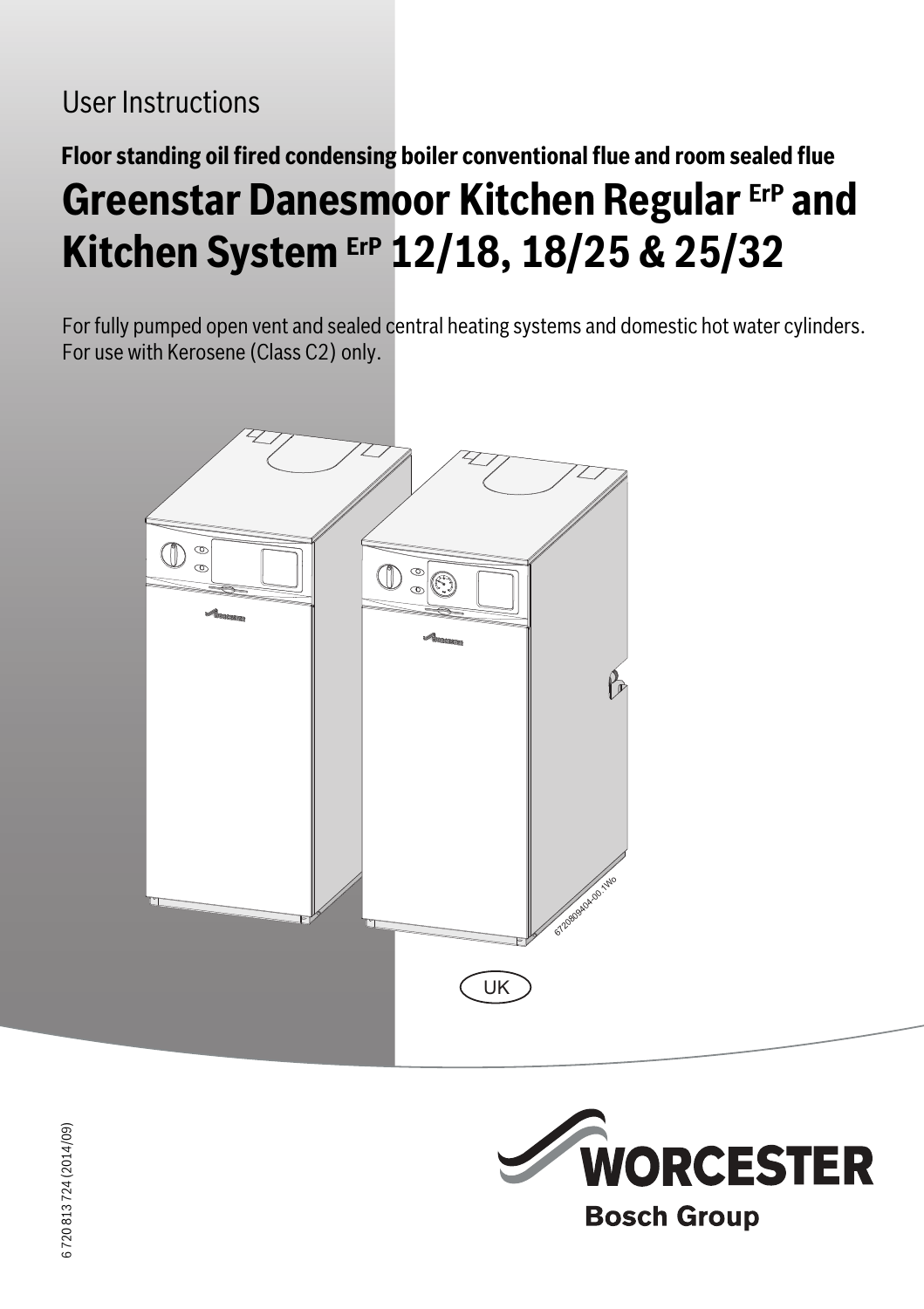

## **Preface**

## **Please read these instructions carefully**

These instructions are applicable to the Worcester, Bosch Group appliance model stated on the front cover only.

These instructions apply in the UK only and must be followed except for any statutory obligation.

After installation please leave this User instruction Manual, Installation, Commissioning and Servicing Instructions and completed Benchmark Checklist with the user.

## **Dedicated to heating comfort**

Thank you for purchasing a Greenstar oil-fired condensing appliance manufactured by Worcester, Bosch Group. The company prides itself on manufacturing appliances to the strictest quality control standards throughout every stage of production.

Worcester, Bosch group has led the field in innovative appliance design and performance for over 50 years. This heritage means all our products are of exceptional quality and proven reliability.

The Greenstar range in particular is extremely energy efficient, offering you economical running costs and value for money. It is amongst the top energy rated appliances available.

There is also the reassurance of our parts and labour guarantee - backed up by Worcester Total Cover, an optional complete maintenance scheme to keep your appliance operating at peak condition and efficiency.

## **Contents**

## **1 Key to symbols and safety instructions . . . . . . . . . . . 3** [1.1 Key to symbols . . . . . . . . . . . . . . . . . . . . . . . . . . . 3](#page-2-0) [1.2 Safety instructions . . . . . . . . . . . . . . . . . . . . . . . . 4](#page-3-0) **[2 General Information . . . . . . . . . . . . . . . . . . . . . . . . . . . 4](#page-3-1)** [2.1 Energy efficiency . . . . . . . . . . . . . . . . . . . . . . . . . . 4](#page-3-2) [2.2 Servicing . . . . . . . . . . . . . . . . . . . . . . . . . . . . . . . . 4](#page-3-3) [2.3 User caution . . . . . . . . . . . . . . . . . . . . . . . . . . . . . . 4](#page-3-4) **[3 Using your boiler . . . . . . . . . . . . . . . . . . . . . . . . . . . . . . 5](#page-4-0)** [3.1 Controls . . . . . . . . . . . . . . . . . . . . . . . . . . . . . . . . . 5](#page-4-1) [3.2 Operating the boiler . . . . . . . . . . . . . . . . . . . . . . . 6](#page-5-0)  $3.2.1$  Switching the boiler on/off  $\dots\dots\dots\dots\dots$  . 6  $3.2.2$  Setting the heating temperature  $\dots\dots\dots\dots$  6  $3.2.3$  Controlling the central heating  $\dots\dots\dots\dots$  . 6 [3.2.4Frost protection . . . . . . . . . . . . . . . . . . . . . . . . . . 6](#page-5-4) **[4 Maintenance . . . . . . . . . . . . . . . . . . . . . . . . . . . . . . . . . 7](#page-6-0)** [4.1 Maintaining your boiler . . . . . . . . . . . . . . . . . . . . . 7](#page-6-1) [4.2 Servicing . . . . . . . . . . . . . . . . . . . . . . . . . . . . . . . . 7](#page-6-2) **[5 External filling loop \(sealed system only\) . . . . . . . . . 8](#page-7-0) [6 General information . . . . . . . . . . . . . . . . . . . . . . . . . . . 9](#page-8-0)** 6.1 Ventilation information ............................. 9 [6.2 Maintenance clearances . . . . . . . . . . . . . . . . . . . . 9](#page-8-2) [6.3 General notes . . . . . . . . . . . . . . . . . . . . . . . . . . . . 9](#page-8-3) **[7 Fault finding . . . . . . . . . . . . . . . . . . . . . . . . . . . . . . . . . 10](#page-9-0)** [7.1 Fault conditions . . . . . . . . . . . . . . . . . . . . . . . . . . 11](#page-10-0) **[8 Fault or breakdown . . . . . . . . . . . . . . . . . . . . . . . . . . . 12](#page-11-0) [9 Energy saving . . . . . . . . . . . . . . . . . . . . . . . . . . . . . . . 13](#page-12-0)**  $9.1$  Tips on energy saving  $\dots\dots\dots\dots\dots\dots$  13 **[10 Your guarantee . . . . . . . . . . . . . . . . . . . . . . . . . . . . . . 14](#page-13-0) [11 Environment/disposal . . . . . . . . . . . . . . . . . . . . . . . . 14](#page-13-1)**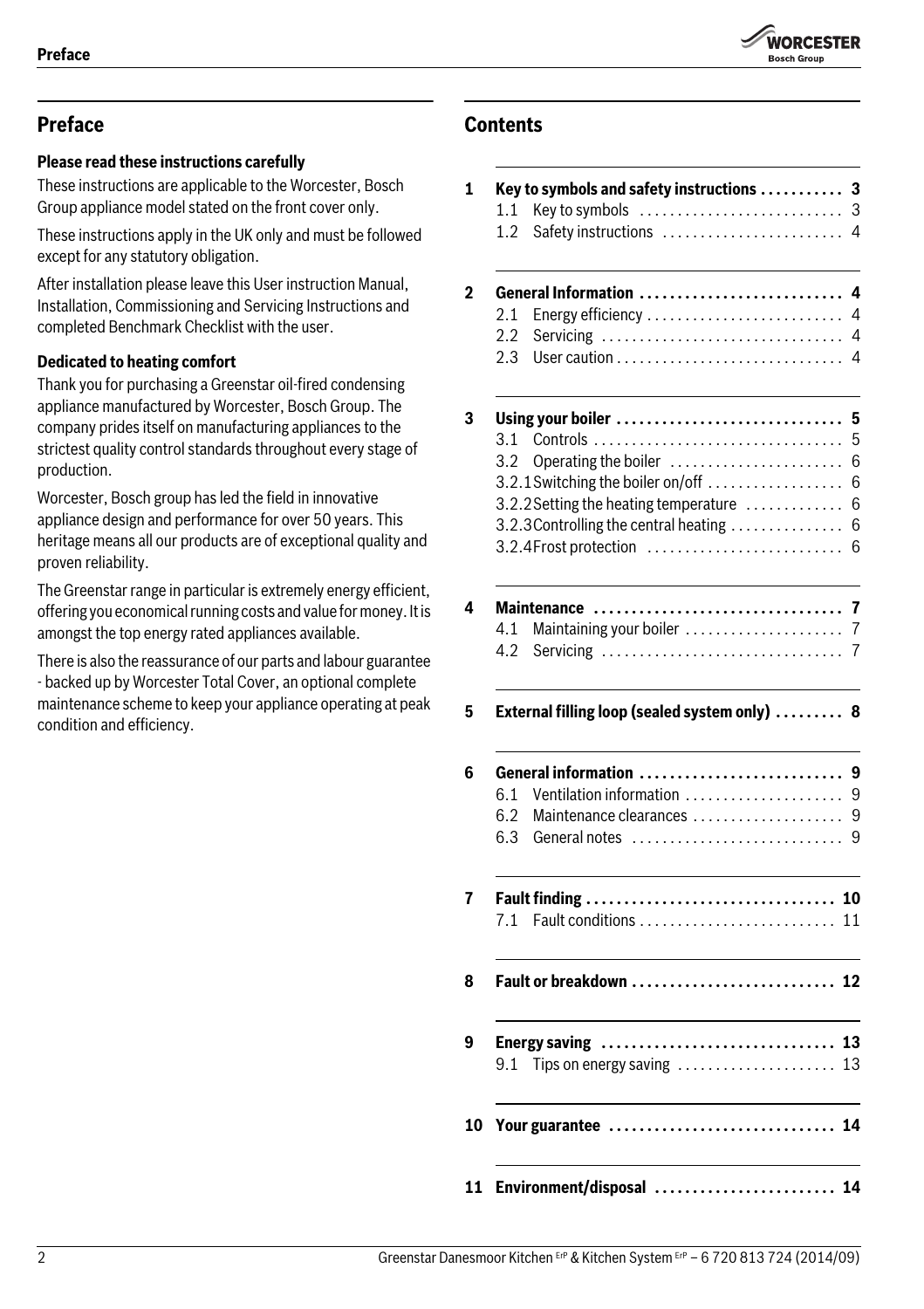

## **1 Key to symbols and safety instructions**

## <span id="page-2-0"></span>**1.1 Key to symbols**

#### **Warnings**



Safety instructions in this document are framed and identified by a warning triangle which is printed on a grey background.

The following keywords are defined and can be used in this document:

- **NOTICE** indicates a situation that could result in damage to property or equipment.
- **CAUTION** indicates a situation that could result in minor to medium injury.
- **WARNING** indicates a situation that could result in severe injury or death.
- **DANGER** indicates a situation that will result in severe injury or death.

#### **Important information**



This symbol indicates important information where there is no risk to people or property.

#### **Additional symbols**

| <b>Symbol</b>            | <b>Meaning</b>                                                                 |
|--------------------------|--------------------------------------------------------------------------------|
| 1.                       | a numbered step in an action sequence                                          |
|                          | a step in an action sequence                                                   |
| $\overline{\rightarrow}$ | a reference to a related part in the document or to<br>other related documents |
|                          | a reference number to identify or refer to a part or<br>item                   |
|                          | a list entry                                                                   |
|                          | a list entry (second level)                                                    |

*Table 1*

#### **Examples of additional symbols used**

#### **A numbered step in an action sequence**

A sequence of numbered steps or actions carried out in a specific order to complete a task.

- 1. First action
- 2. Second action
- 3. Third action etc.

#### **A step in an action sequence**

A sequence of defined actions or steps carried out in order to complete a task.

- ▶ Action
- **Next action**
- etc.

#### **A reference to a related part in the document or to other related documents.**

To refer the reader to a specific figure/table/section within the manual.

 $\rightarrow$  e.g. figure 1.

#### **A reference number to identify or refer to a part or item.**

In a related figure, items or parts identified by a sequential number.

#### **List entries, first and second levels**

- A single component/item
- A component/list, made up of multiple parts/items.
	- Sub component or sublist of main component/list.
	- etc.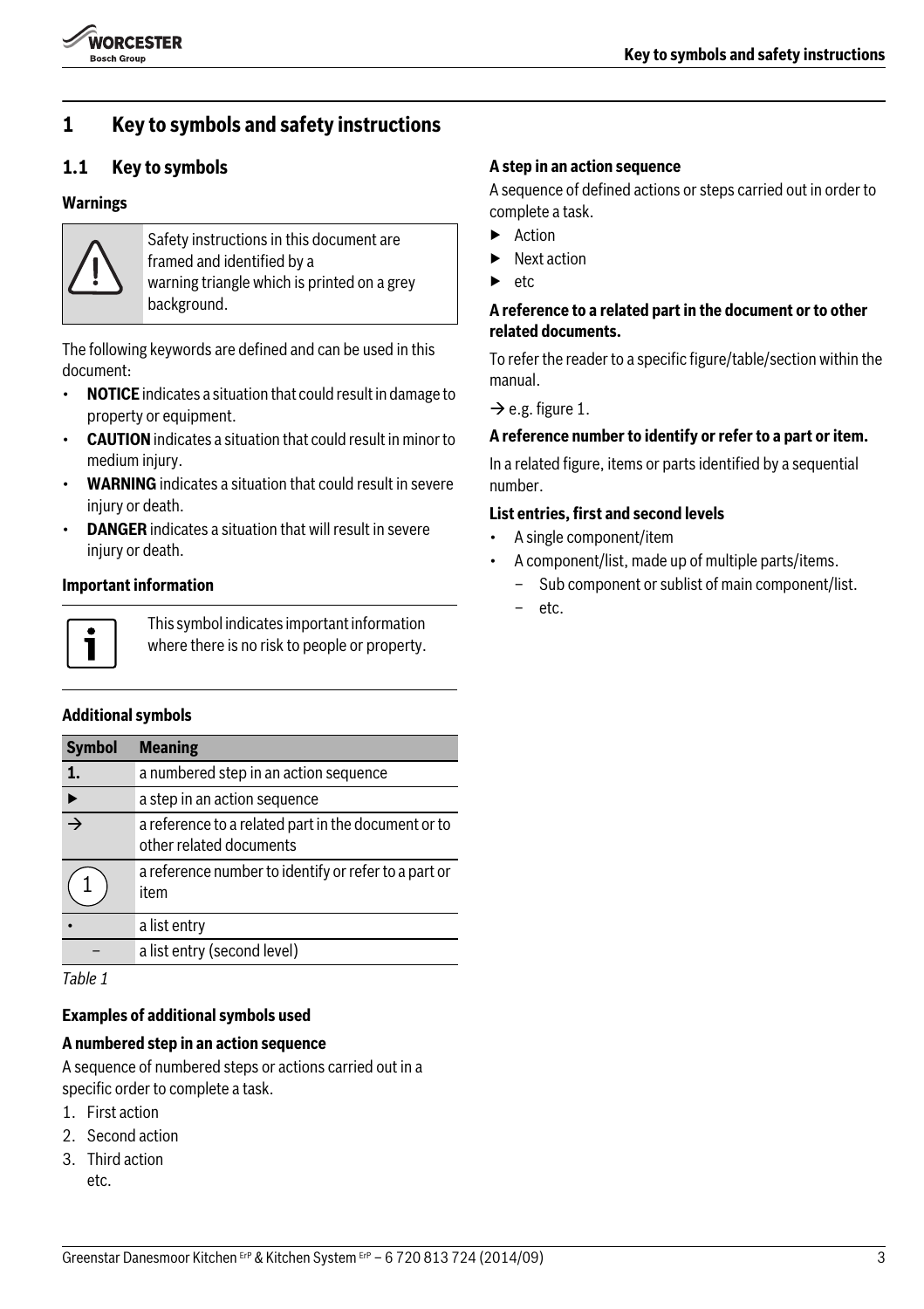

## <span id="page-3-0"></span>**1.2 Safety instructions**

These operating instructions are intended for the user of the heating system.

- $\blacktriangleright$  Read any operating instructions (boiler, heating controls, etc.) carefully before operation and keep them.
- $\triangleright$  Observe the safety instructions and warnings.

#### **Oil fumes or leaks from the appliance**

If you smell oil fumes, observe the following rules.

- $\blacktriangleright$  Extinguish any naked flames
- $\blacktriangleright$  Isolate the electrical supply
- $\blacktriangleright$  Isolate the fuel supply to the boiler
- ▶ Open windows and doors
- **Rectify the fault**

#### **Health and safety**

The appliance contains no asbestos and no substances have been used in the construction process that contravene the COSHH Regulations (Control of Substances Hazardous to Health Regulations 1988). Where applicable, the CE mark indicates compliance with relative EU Directives.

#### **Combustion air/room air**

The air in the installation room must be free of combustible or chemically aggressive substances.

- $\triangleright$  Do not use or store combustible or explosive materials (paper, propellants, thinners, paints, etc.) within the vicinity of the appliance.
- $\triangleright$  Do not use or store corrosive substances (solvents, adhesives, chlorinated cleaning agents, etc.) within the vicinity of the appliance.

#### **Appliance operation:**

This appliance can be used by children aged from 8 years and above and persons with reduced physical, sensory or mental capabilities or lack of experience and knowledge, if they have been given supervision or instruction concerning the use of the appliance, in a safe way, and understand the hazards involved.

Children shall not play with the appliance.

Cleaning and user maintenance shall not be made by children without supervision.

#### **Intended use**

This appliance must only be used as a heat appliance in a sealed hot water heating system for domestic purposes.

Any misuse or unauthorised modifications to the appliance, flue or associated accessories and heating system will invalidate the guarantee.

• Do not modify the appliance or flue system in any way.

Worcester, Bosch Group accepts no liability arising from any such actions. This does not affect your statutory rights.

## <span id="page-3-1"></span>**2 General Information**

## <span id="page-3-2"></span>**2.1 Energy efficiency**

Energy efficiency information is given in the Installation, Commissioning and Servicing Instructions supplied with the appliance.

## <span id="page-3-3"></span>**2.2 Servicing**

The Service Checklist can be found at the rear of the boiler's installation instructions. It will be required in the event of any guarantee work and may be required by the local Building Control Inspector.

- ▶ Have the boiler serviced regularly by a competent, OFTEC registered engineer.
- $\blacktriangleright$  Ensure that the service engineer completes the Service Record, at the rear of the Installation, Commissioning and Servicing Instruction manual, after each service.
- ▶ Have any work carried out only by a competent, OFTEC registered engineer.
- $\blacktriangleright$  Always use original spares, to help maintain the efficiency, safety and reliability of the appliance.

## <span id="page-3-4"></span>**2.3 User caution**

It is forbidden for any interference with the appliance other than those actions allowed in this document.



#### **CAUTION:** Incorrect use

▶ Any incorrect use can result in danger to the householder.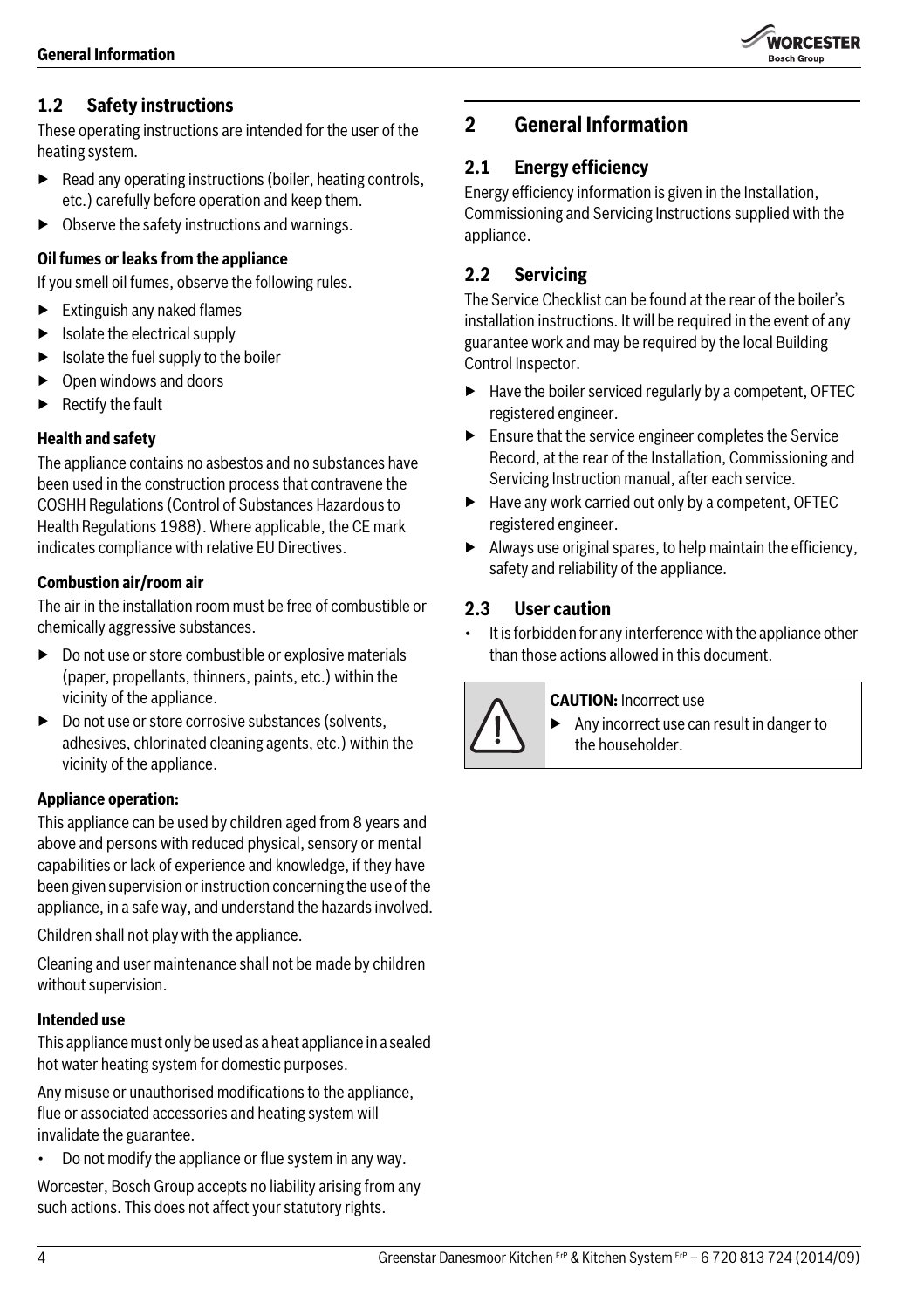

## <span id="page-4-0"></span>**3 Using your boiler**

#### <span id="page-4-1"></span>**3.1 Controls**

- 1. Temperature control
- 2. Heating demand indicator
- 3. Lockout indicator
- 4. Pressure gauge (Kitchen System only)
- 5. Position for option internal programmer
- 6. Front panel
- 7. Reset button Boiler overheat thermostat (behind front panel [6])
- 8. Slot for quick reference guide
- 9. Reset button Flue overheat thermostat (behind front panel [6])
- 10. Lockout reset button on burner control box (behind front panel [6])

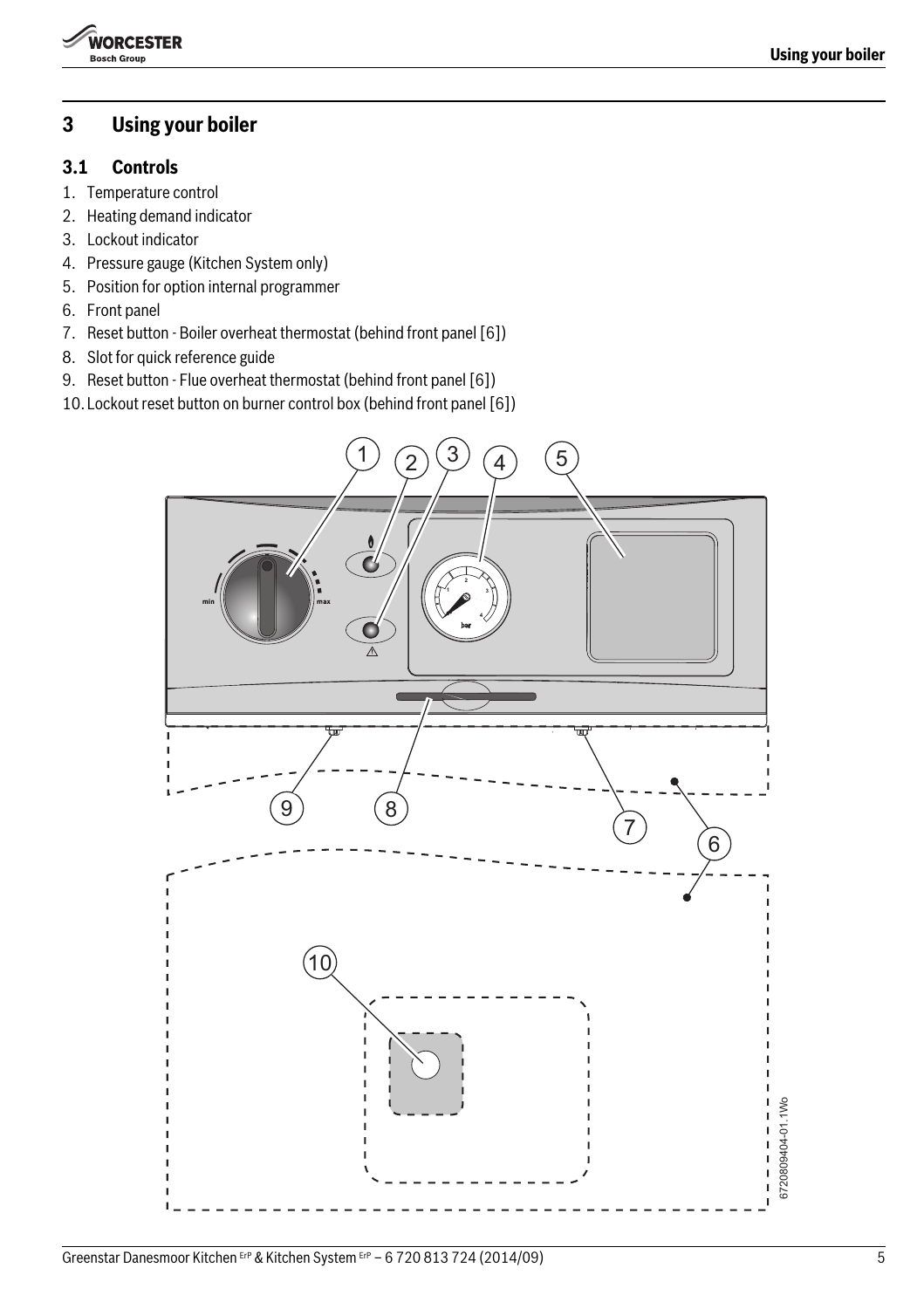

## <span id="page-5-0"></span>**3.2 Operating the boiler**

#### <span id="page-5-1"></span>**3.2.1 Switching the boiler on/off**

- $\triangleright$  To switch on the boiler; turn on the water, oil and electricity supply to the boiler.
- ▶ Check the programmer/timer is correct and is set to ON.
- $\triangleright$  Set the room thermostat to the desired setting.
- $\triangleright$  Open and set thermostatic radiator valves as required.
- $\blacktriangleright$  Turn the boiler water temperature control to the required setting.
- ▶ To switch off the boiler; turn the programmer/timer to OFF for heating and hot water. If the boiler is left unused and exposed to freezing

conditions; shut off all the mains supplies, isolate the boiler and drain the system and boiler.

#### <span id="page-5-2"></span>**3.2.2 Setting the heating temperature**

- $\blacktriangleright$  Turn the control clockwise to increase the water temperature. The demand light will illuminate until the water reaches the set temperature. Once the set temperature is reached the demand light extinguishes
- $\blacktriangleright$  Turn the control anti-clockwise to reduce the water temperature.





6720809404-02.1Wo

The minimum and maximum ranges of the temperature control positions are approximately 55°C to 81°C.

#### <span id="page-5-3"></span>**3.2.3 Controlling the central heating**

- ▶ Set the programmer/timer to the correct time with the required ON/OFF periods.
- ▶ Turn the room thermostat to the temperature required.
- ▶ Set thermostatic radiator valves to the required temperature for each room.

#### <span id="page-5-4"></span>**3.2.4 Frost protection**

- $\blacktriangleright$  Frost thermostats can be wired into the boiler.
- ▶ Frost protection should be fitted to the system where the system is most exposed and at risk of freezing.

If there is no hot water or heating, check pag[e 10](#page-9-0) an[d 11](#page-10-0) for fault condition guidance.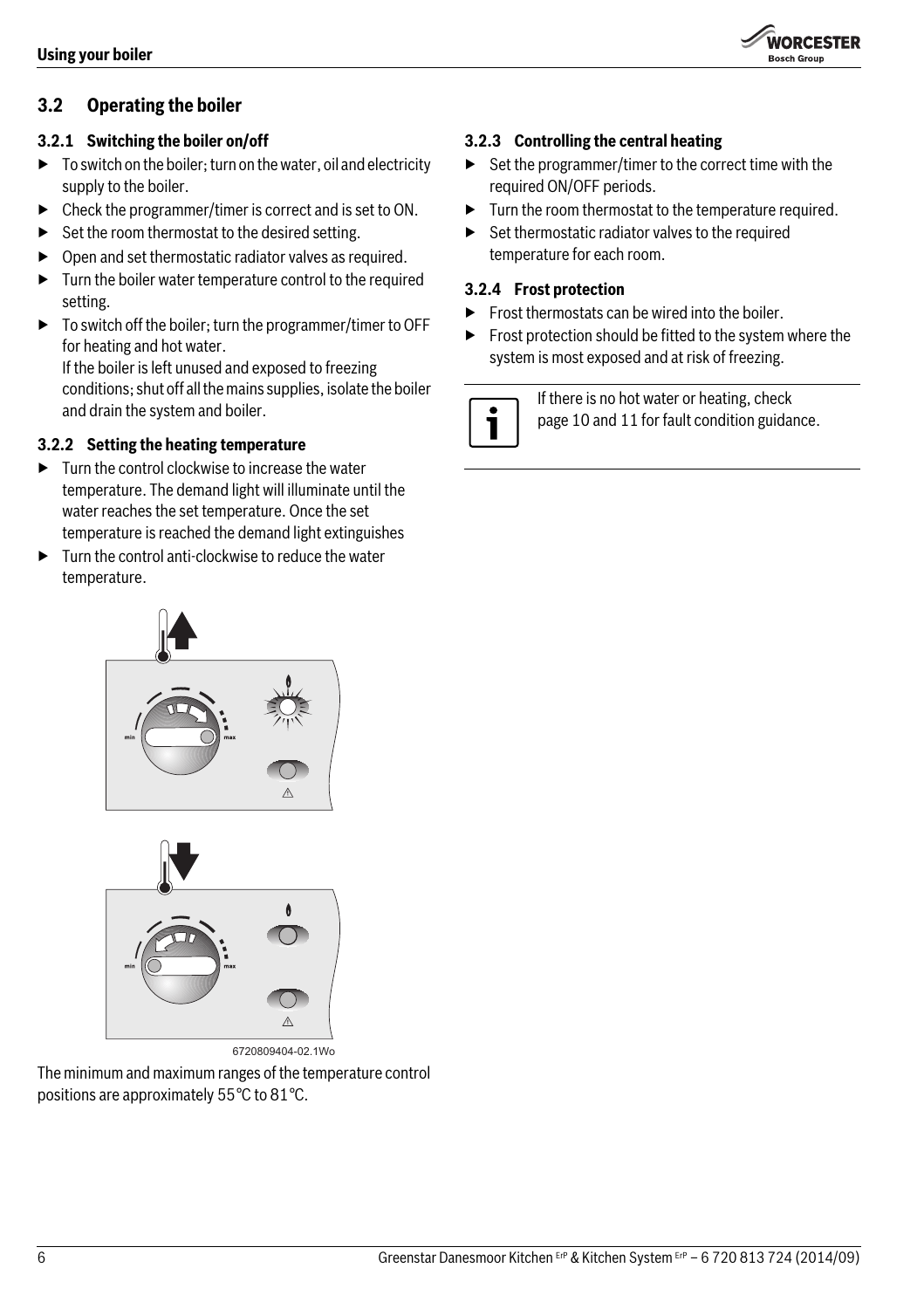

## <span id="page-6-0"></span>**4 Maintenance**

## <span id="page-6-1"></span>**4.1 Maintaining your boiler**

Your new boiler represents a long term investment in a reliable, high quality product.

In order to realise its maximum working life and to ensure it continues to operate at peak efficiency and performance, it is essential that servicing and maintenance checks are performed at least once a year by an OFTEC engineer or other suitably qualified person.

If you would like to know more about servicing options from Worcester, Bosch Group, please visit worcester-bosch.co.uk. Please tick the appropriate box on your warranty registration card for further details of the Worcester, Bosch Group Service Contract.

When your boiler requires servicing please contact a Worcester, Bosch Group contact centre (see the back cover for details).

In addition to the service contract we are pleased to offer a one -off annual service or breakdown call out for your boiler.

#### **Maintenance tips:**

- Regularly check the oil level in the tank
- Do not obstruct the flue outlet or the air inlet
- Regularly check the system pressure gauge, see chapter 4

#### **Use in hard water areas**

In exceptionally hard water areas a device to prevent scale formation may be fitted. Installation of a scale inhibitor assembly should be in accordance with the requirements of the local water company.

An isolating valve should be fitted to allow for servicing.

## <span id="page-6-2"></span>**4.2 Servicing**

You must have the boiler regularly serviced by a competent, qualified OFTEC registered engineer using approved spares, to help maintain the economy, safety and reliability of the boiler. The boiler should be serviced once each year after installation unless the installation conditions and usage demand more frequent services.



Ensure that the service engineer completes the Service Record in the checklist after each service.

The completed checklist will be required in the event of any warranty work and may be required by the local Building Control Inspector.

The checklist and service interval record can be found at the rear of the Installation, Commissioning and Servicing Instructions.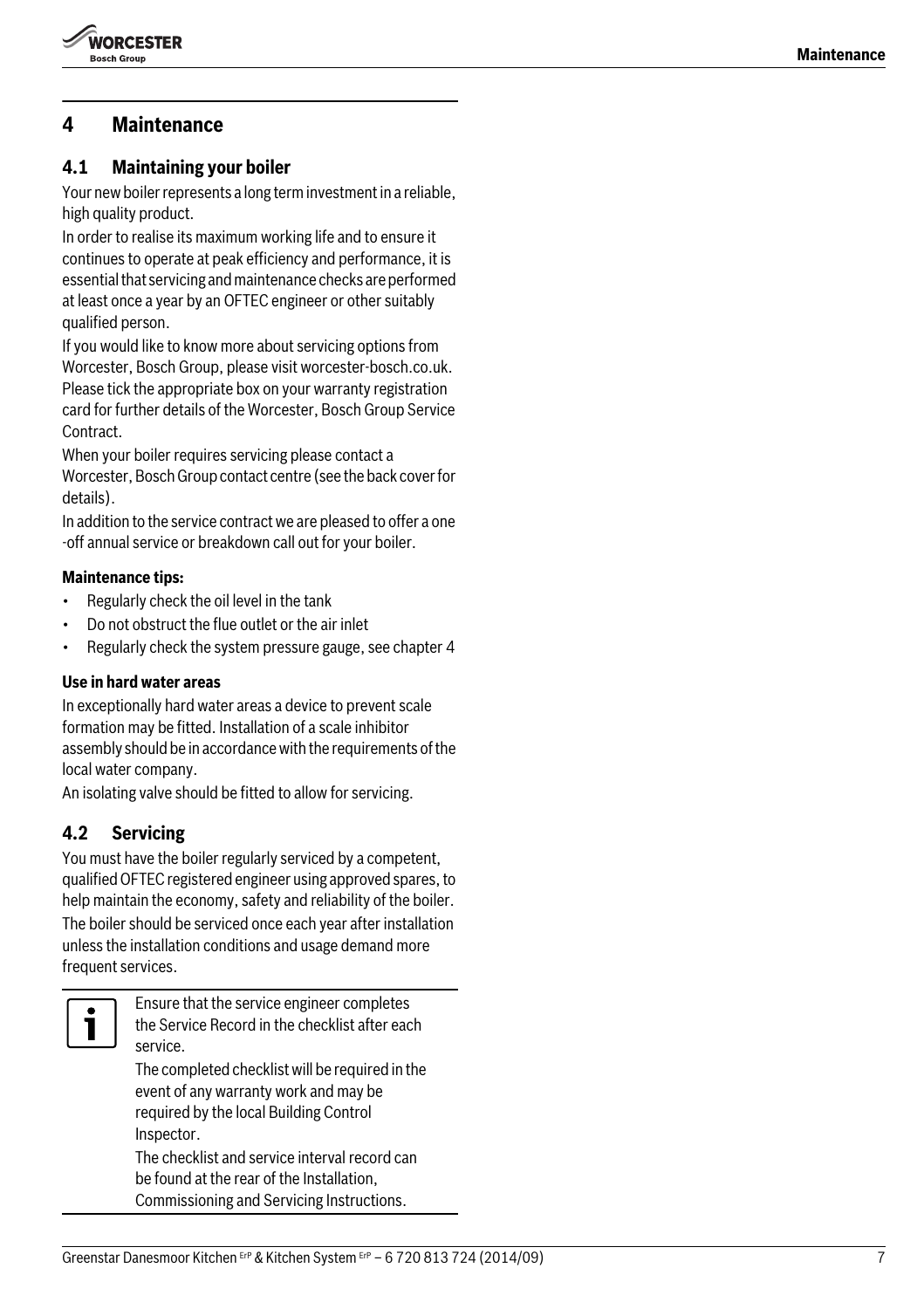

## <span id="page-7-0"></span>**5 External filling loop (sealed system only)**

This appliance is fitted to a sealed heating system which is pressurised. Your installer will advise you of the minimum and maximum pressure indicated on the pressure gauge.

- $\blacktriangleright$  Check regularly that the pressure is maintained.
- $\blacktriangleright$  If the pressure gauge reads less than 1 bar then the system requires re-charging.
- ▶ Contact your installer or maintenance engineer if a permanent significant decrease or increase in pressure is indicated on the pressure gauge.

Once the external filling loop has been located, follow the instructions for re-pressurising the system.

- 1. Unscrew blanking cap.
- 2. Attach the hose to the valves, screw on hand-tight.
- 3. Turn the handle/screwdriver slot through 90° to open the valves.
- 4. The handle/screwdriver slot will be in-line with the valves



<span id="page-7-1"></span>*Fig. 1 External filling loop*

- 5. When the pressure reaches between the 1 and 1.5 bar marks (zone A), turn the handle/screwdriver slot back, through 90°, to close the valve.
- 6. The handle/screwdriver slot will be at 90° to the valves
- 7. Remove the hose and replace the blanking caps.

If the pressure gauge reads more than 1.5 bar as a result of over filling, bleed one radiator until the pressure gauge returns to between 1 and 1.5 bar.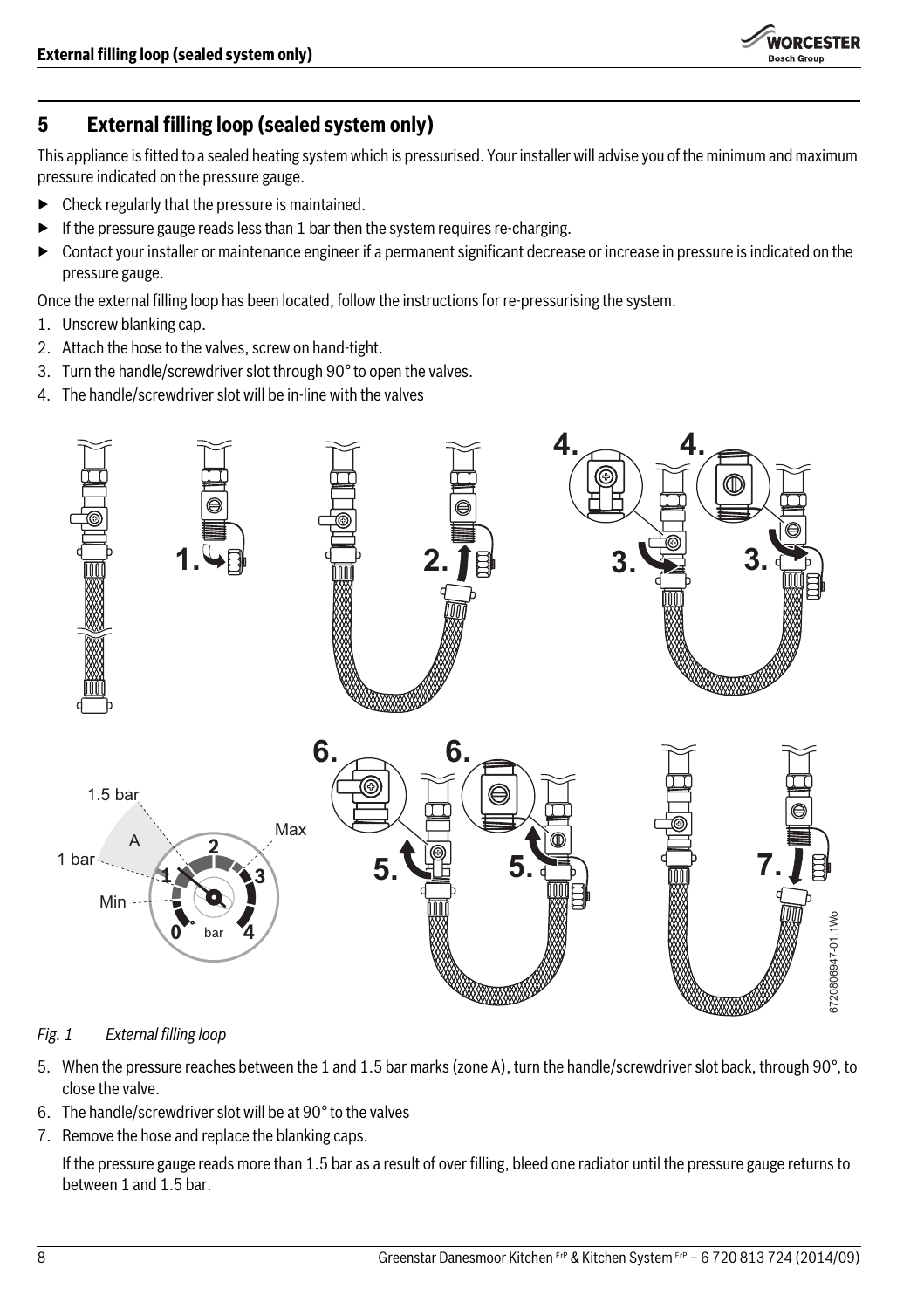

## <span id="page-8-0"></span>**6 General information**

#### <span id="page-8-1"></span>**6.1 Ventilation information**

#### **Boiler location**

\*\* The boiler can be installed under a worktop as long as:

- $\blacktriangleright$  The worktop above the boiler is easily removable for maintenance.
- ▶ There is at least 10mm clearance above the boiler.
- ▶ The front of the boiler is not enclosed.

#### **Ventilation**

Air vents must be functional at all times and the air supply must not be restricted or contaminated.

The boiler clearances must meet the minimum shown below for servicing and venting purposes.

\* If this clearance is less than 75mm the flue 'knock-out' panel sections must be removed to improve air circulation and cooling.

Do not place clothes or objects to hinder the air circulation required by the boiler.

#### <span id="page-8-2"></span>**6.2 Maintenance clearances**



Conventional flue boilers require an adequate supply of fresh air which must be delivered to the boiler for combustion purposes through a permanent inlet, such as an air brick, into the area where the boiler is situated.

If a cupboard or compartment which is to be used for storage or airing is built around the boiler after installation there must be a non-combustible partition around the boiler. Refer to the installation manual for minimum vent sizes.

#### <span id="page-8-3"></span>**6.3 General notes**

To get the best from your boiler, read these instructions carefully.

#### **Central heating system**

During the first few hours of operation of the central heating system, check that all radiators are being heated at an even rate. If the top of a radiator is at a lower temperature than the bottom then it should be vented by releasing air through the venting screw at the top of the radiator. Ask your installer to show you how this is done. Repeated venting will reduce the quantity of water in the system and this must be replenished for safe and satisfactory operation of the boiler.

When excessive venting or water leaks are found in the system you must contact a service engineer to inspect the installation and rectify any fault.

Only use additives compatible with the boiler and system. Use of incompatible additives can cause damage and will invalidate the boiler guarantee.

#### **Condensate drain**

This is a condensing boiler and the terminal will, at times give out a plume of water vapour. This is quite normal.

The boiler also produces quantities of condensate which is discharged regularly via a pipe to drain.

This pipe must not be blocked or altered in any way.

#### **Clearances, see sectio[n 6.2](#page-8-2)**

Your installer will have provided adequate space around the boiler for safety and servicing access.

Do not restrict this space with the addition of cupboards, shelves etc. next to the boiler.

#### **Room thermostat**

A room temperature controller must be fitted to control the central heating. Refer to instructions supplied with the thermostat for information on siting and setting.

#### **Thermostatic radiator valves**

It is recommended that this type of valve is fitted to all but one of the radiators (or at least those in the sleeping accommodation). The remaining radiator, which must be where the room thermostat is located, should be un-controlled and must be left open.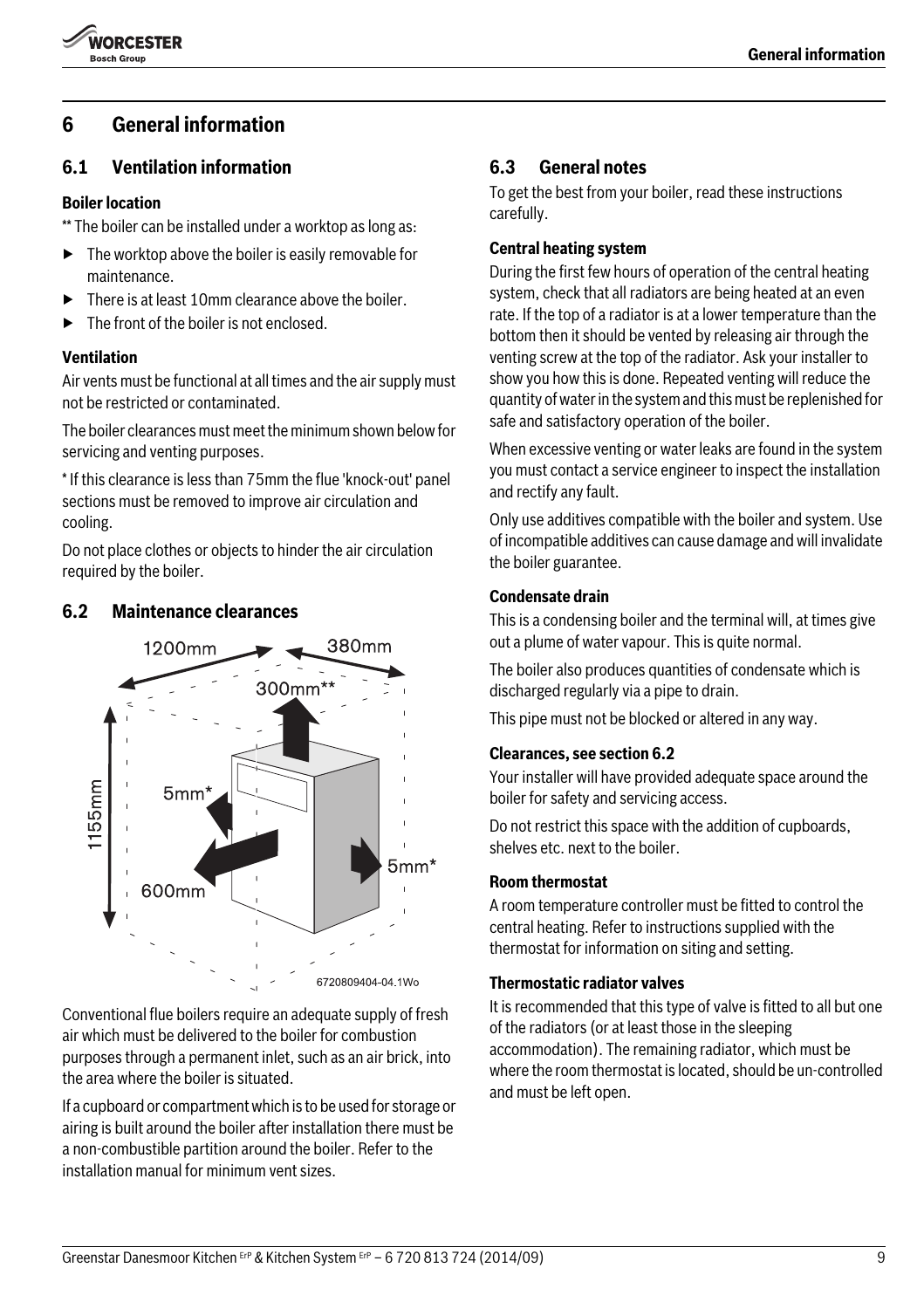

## <span id="page-9-0"></span>**7 Fault finding**

In the event that the appliance stops functioning or does not perform as expected, you can carry out a few simple checks. These checks are some of the most common causes and are listed in the table below. Should the problem persist or if other fault codes are displayed, then it will be necessary to contact Worcester, Bosch Group.

| <b>Problem</b>                                | <b>Cause</b>                                                          | Remedy                                                                                      |
|-----------------------------------------------|-----------------------------------------------------------------------|---------------------------------------------------------------------------------------------|
| Desired room<br>temperature is not<br>reached | Thermostatic radiator valve(s) set too low                            | Increase thermostatic radiator valve setting(s).                                            |
|                                               | Temperature control for central heating flow on<br>boiler set too low | Increase central heating flow temperature<br>control setting                                |
|                                               | Low temperature setting on the room thermostat                        | Increase settings on room thermostat                                                        |
|                                               | Air trapped in heating system (System model)                          | Bleed radiators and re-pressurise the heating<br>▶<br>system                                |
|                                               | Low system water pressure (System model)                              | Re-pressurise the system, refer to page 8                                                   |
| Desired room<br>temperature is too<br>high    | Thermostatic radiator valve(s) are set too high                       | Turn down thermostatic radiator valves/room<br>thermostat                                   |
|                                               | Room thermostat is set too high                                       | Reduce central heating temperature by turning<br>down the Central Heating control on boiler |
| Heating stays on for<br>too long              | Clock is incorrectly set                                              | Check setting and adjust                                                                    |
| Hot water<br>temperature too low              | Temperature set too low on cylinder thermostat<br>control.            | Check setting and adjust                                                                    |
|                                               | Air trapped in heating system (System model)                          | Bleed radiators and re-pressurise the heating<br>system                                     |
|                                               | Low system water pressure (System model)                              | Re-pressurise the system, refer to page 8                                                   |
| Hot water<br>temperature too<br>high          | Temperature set too high on cylinder thermostat<br>control.           | Check setting and adjust                                                                    |

*Table 2 Fault finding*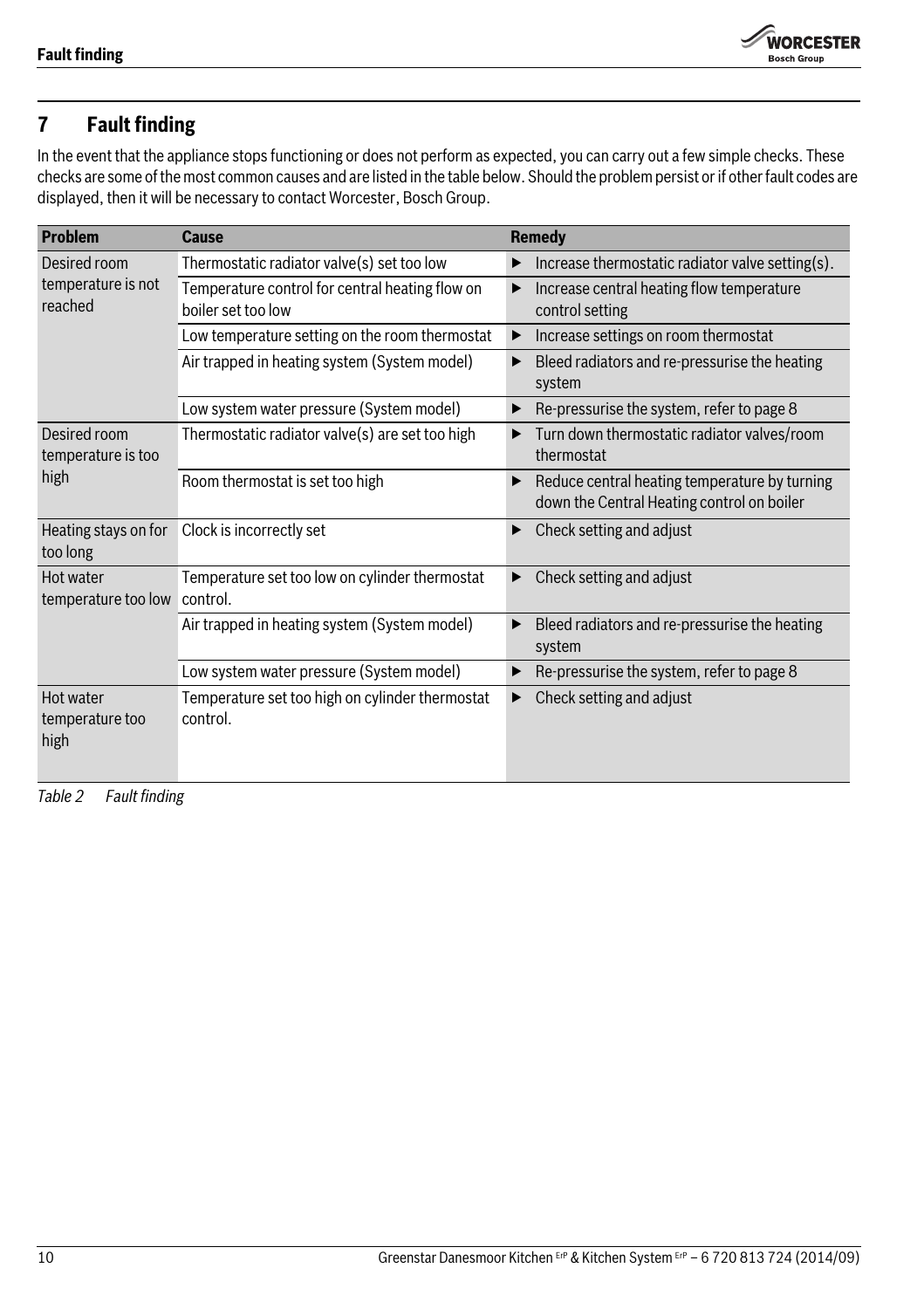

## <span id="page-10-0"></span>**7.1 Fault conditions**

The 'Demand' and 'Lockout' lights can indicate some basic fault conditions:

#### **Normal operation**

- 1. **Demand light:**
- ▶ Light ON Demand for heat from the heating/hot water system.
- ▶ Light OFF Boiler not firing, no demand from heating/hot water system.

## **Demand and Lockout lights**

- 2. **Both lights ON, boiler not firing:**
- $\blacktriangleright$  Check oil level in the oil storage tank.
- $\blacktriangleright$  Press button (1). Boiler should fire.
- $\blacktriangleright$  If no response, wait 2 minutes press reset button (1) again.
- ▶ If lockout light stays on, do not attempt further resets. Contact your service engineer for advice.
- 3. **Both lights OFF, boiler not ON, no heating/hot water**
- $\blacktriangleright$  Ensure there is a power supply to the boiler.
- $\triangleright$  Check the programmer is set to ON for heating.
- $\blacktriangleright$  Check the setting of the room thermostat, boiler temperature control/tank thermostat.
- $\blacktriangleright$  Press reset buttons (2 and 3).
- $\blacktriangleright$  If the demand light stays off contact your service engineer for advice.

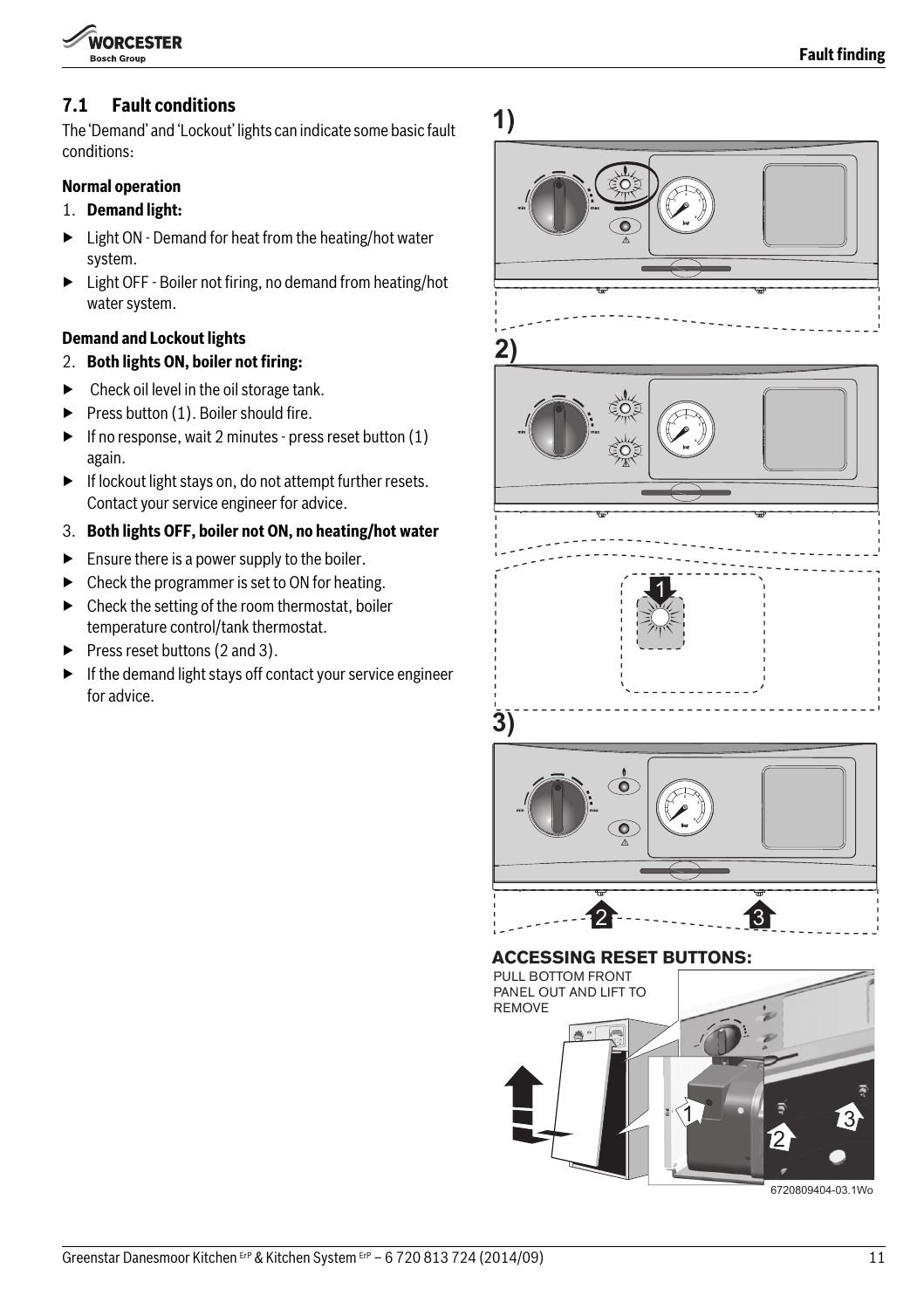

## <span id="page-11-0"></span>**8 Fault or breakdown**

This boiler is supported in mainland UK by Worcester, Bosch Group, part of Bosch Thermotechnology Ltd.

Specialist service engineers are available to attend a breakdown occurring on this appliance.



Invoices for attendance and repair work carried out on this appliance by any third party will not be accepted.

- No charge will be made for parts and/or labour providing: An appliance fault is found and the appliance is within the guarantee period. Reasonable evidence of this must be supplied on request. i.e. the Benchmark Checklist.
- A call-out charge will be made where:
	- The appliance is outside the guarantee period.
	- Evidence cannot be provided that the first year service inspection has been carried out (i.e. an entry in the Benchmark Checklist).
	- Our Field Service Engineer finds no fault with the appliance.
	- The cause of breakdown is misuse or with other parts of your plumbing/heating system, or with equipment not supplied by Worcester, Bosch Group.

#### **If the boiler fails to give complete satisfaction, please check the following points before calling for a service engineer:**

- 1. Oil level in the tank
- 2. Power to the boiler
- 3. All control settings

#### **Technical support**



## **No appliance fault is found on over 30% of all service calls.**

In the case of a suspected fault, refer to the

In the event of a appliance fault or breakdown please contact Worcester, Bosch Group appointments team on 0330 123 9339.

Your advisor will arrange for an engineer to call with the minimum of delay; under normal circumstances this will be from 1 - 3 working days (excluding weekends and bank holidays) for priority breakdown situations (no hot water and/ or heating).

#### **Boiler data label**

The data label can be found on the condensate trap bracket on the right hand side.

To access first remove the front panel:

- ▶ Pull bottom of front panel to release lugs.
- $\blacktriangleright$  Lift panel off top ledge (beneath the fascia) and remove from appliance.

To replace front panel:

- $\blacktriangleright$  Hang the front panel on the top ledge.
- $\blacktriangleright$  Gently push the panel at the base (from the edges so as not to damage the panel) until the panel clips into place.

(You can record this information on the inside back cover of this manual.)

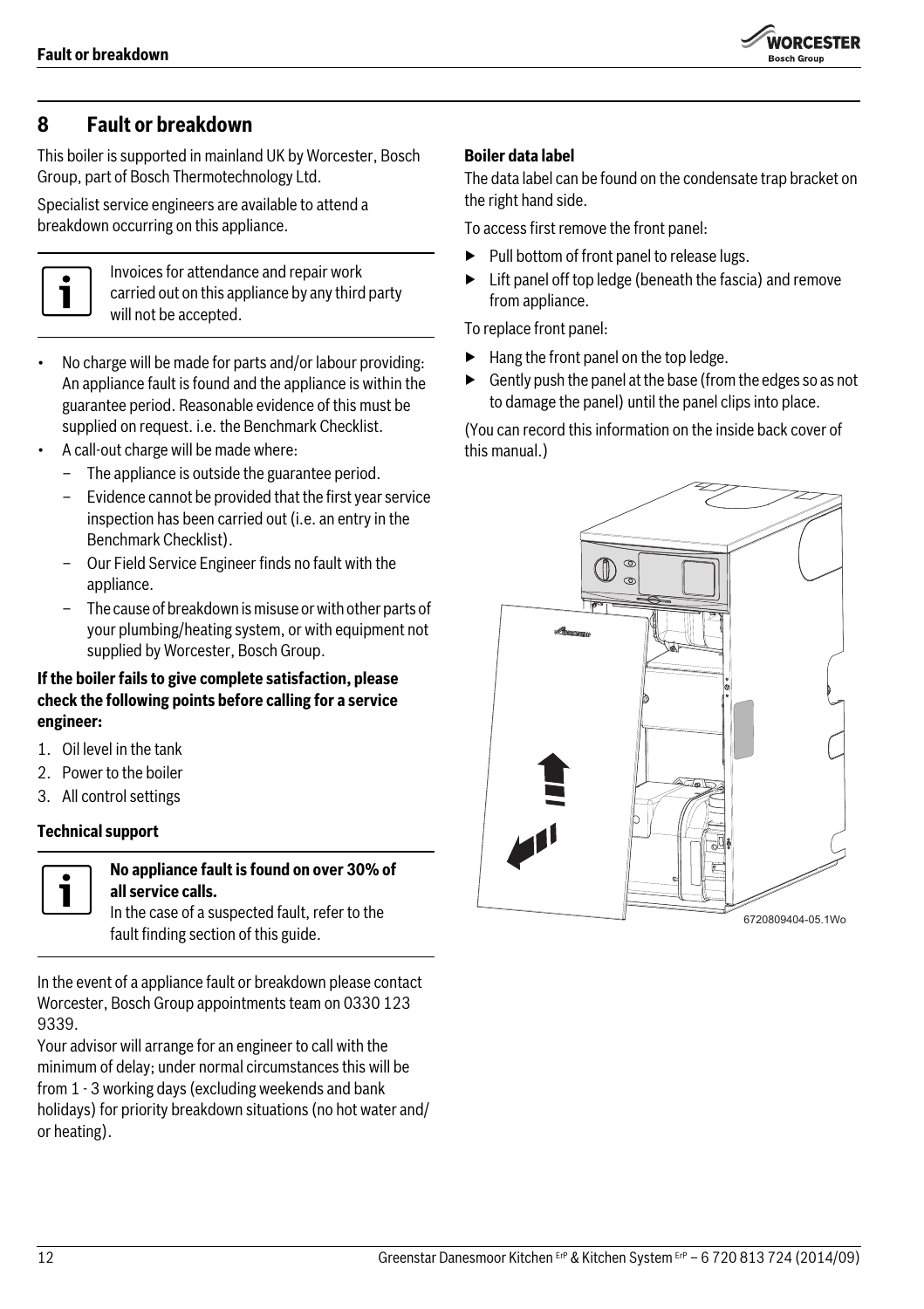

## <span id="page-12-0"></span>**9 Energy saving**

## <span id="page-12-1"></span>**9.1 Tips on energy saving**

#### **Room thermostats**

Reducing the setting of the room thermostat by 1°C can reduce fuel consumption by up to 10%.

#### **New control systems**

Upgrade your heating control system with the latest equipment available. The minimum level of control for a heating system is a programmer, interlocking room thermostat and thermostatic radiator valves.

#### **Radiators**

More often than not radiators will be sited underneath a window, so the warm air from the radiator heats the colder incoming air from the window.

The performance of the radiator will be affected if the curtains are allowed to drape over the radiator or shelves are fitted above it.

The positioning of furniture and tables in front of the radiator should also be avoided.

It is advisable to manually adjust all radiator valves every 2-3 months to prevent them from sticking. It is also important that the plastic tops of all valves are always in position and not cracked or damaged to help prevent accidents. Care should be taken when vacuum cleaning carpets to avoid damage to valves and pipework.

The heating system and the outputs of the radiators have been carefully selected by your installer. The temperature obtainable in any given room is dependent on all radiators being operated at the same time. If you decide to turn off radiators in unused rooms, spare bedrooms etc., you may experience slightly lower room temperatures in rooms adjacent to unheated rooms.

#### **Heating economically**

The boiler is designed to provide a high level of comfort while keeping oil consumption and the resulting environmental effect as low as possible.

The central heating control on the boiler should be set as low as possible while still maintaining a comfortable room temperature.

The temperature of each room can be set individually using the thermostatic radiator valves (except the primary room with the room thermostat).

#### **Roof insulation**

Around 30% of the heat loss from a property is through the roof. Replace any old insulation with new insulation, preferably to a minimum thickness of 200mm.

#### **Window frames**

Single glazed windows, particularly those with steel frames, can lose a great deal of heat.

Consideration should be given to replacement with uPVC or wooden framed double glazed units.

#### **Curtains**

Lined curtains, or heavier full length curtains can provide excellent insulation. However, always ensure that the curtains do not drape over radiators.

#### **Draughts**

Try to ensure that draughts around doors, windows, letterboxes and keyholes etc., are reduced by using a suitable draught excluder.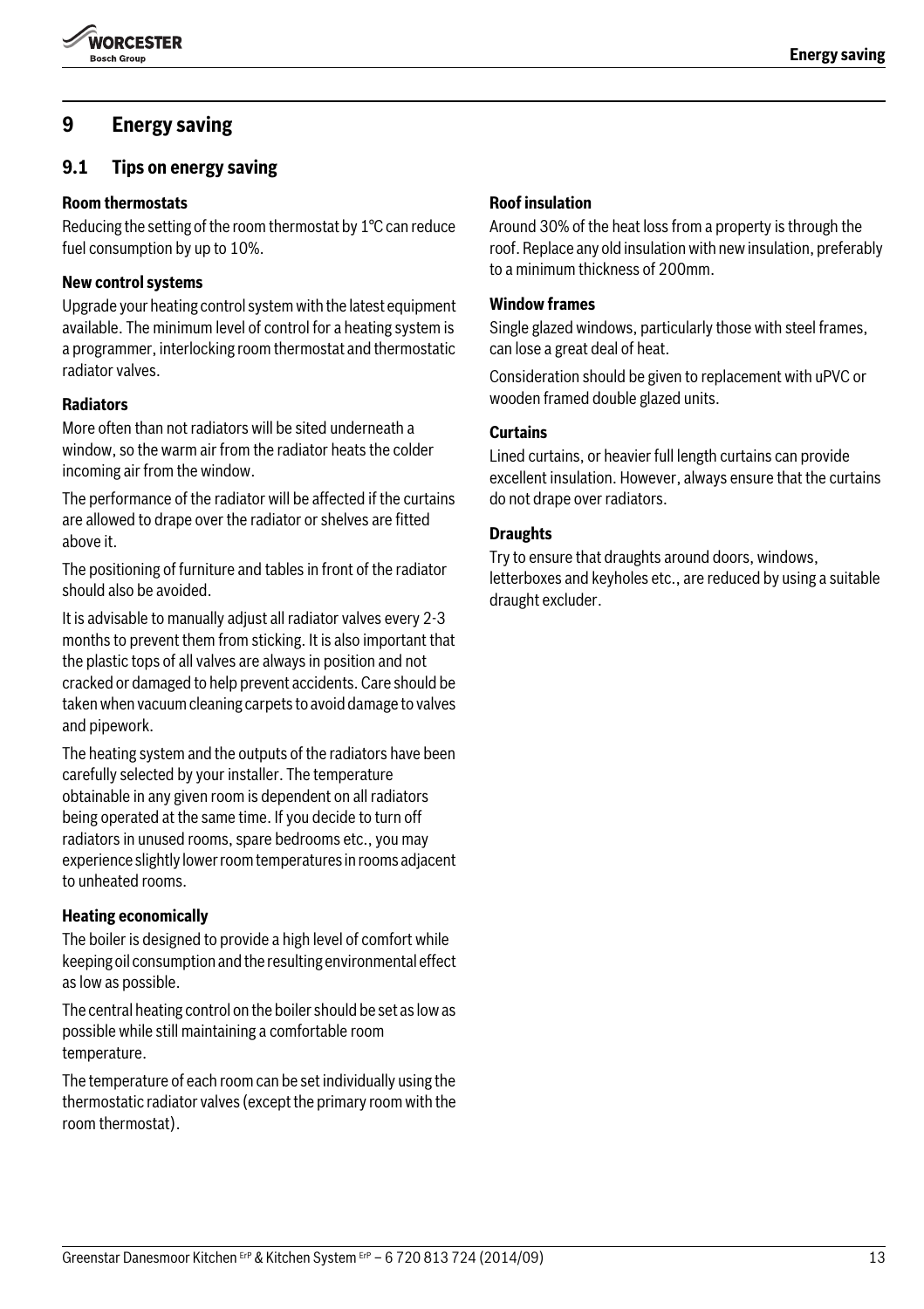## **WORCESTER** .<br>Rosch Groun

## <span id="page-13-0"></span>**10 Your guarantee**

This appliance has a guarantee against faulty materials or workmanship from the date of installation subject to the following terms and conditions:

- During the period of this guarantee any components of the appliance which are proven to be faulty or defective in manufacture will be exchanged or repaired free of charge by Bosch Thermotechnology Ltd.
- The householder may be asked to prove the date of installation, that the appliance was correctly commissioned and, where appropriate, the first year's service has been carried out to the satisfaction of Bosch Thermotechnology Ltd., when requested. These should be documented as a part of the Benchmark Checklist.
- The appliance has been used only for the normal domestic purposes for which it was designed.

This guarantee does not affect your statutory rights.

#### **Guarantee registration**

Your Greenstar appliance carries a guarantee against faulty material or manufacturer subject to Terms and Conditions. To read the full Terms & Conditions please visit us on-line at www.worcester-bosch.co.uk/guarantee. The Guarantee Registration form is available on this same page and can be completed and submitted electronically.

Alternatively, please telephone one of our Guarantee Registration advisors on 0330 123 2552.

Your statutory rights are not affected by the manufacturers guarantee.

| Model             |  |
|-------------------|--|
| Serial number*    |  |
| Type/size         |  |
| Date of           |  |
| installation      |  |
|                   |  |
| Installer details |  |
|                   |  |
|                   |  |
|                   |  |
|                   |  |
|                   |  |
|                   |  |
|                   |  |
|                   |  |
|                   |  |

[\*] Refer to the boiler data label inside the casing

## <span id="page-13-1"></span>**11 Environment/disposal**

Environmental protection is a fundamental corporate strategy of the Bosch Group.

The quality of our products, their economy and environmental safety are all of equal importance to us and all environmental protection legislation and regulations are strictly observed. We use the best possible technology and materials for protecting the environment taking account of economic considerations.

#### **Packaging**

**For you records:**

We participate in the recycling programmes of the countries in which our products are sold to ensure optimum recycling. All of our packaging materials are environmentally compatible and can be recycled.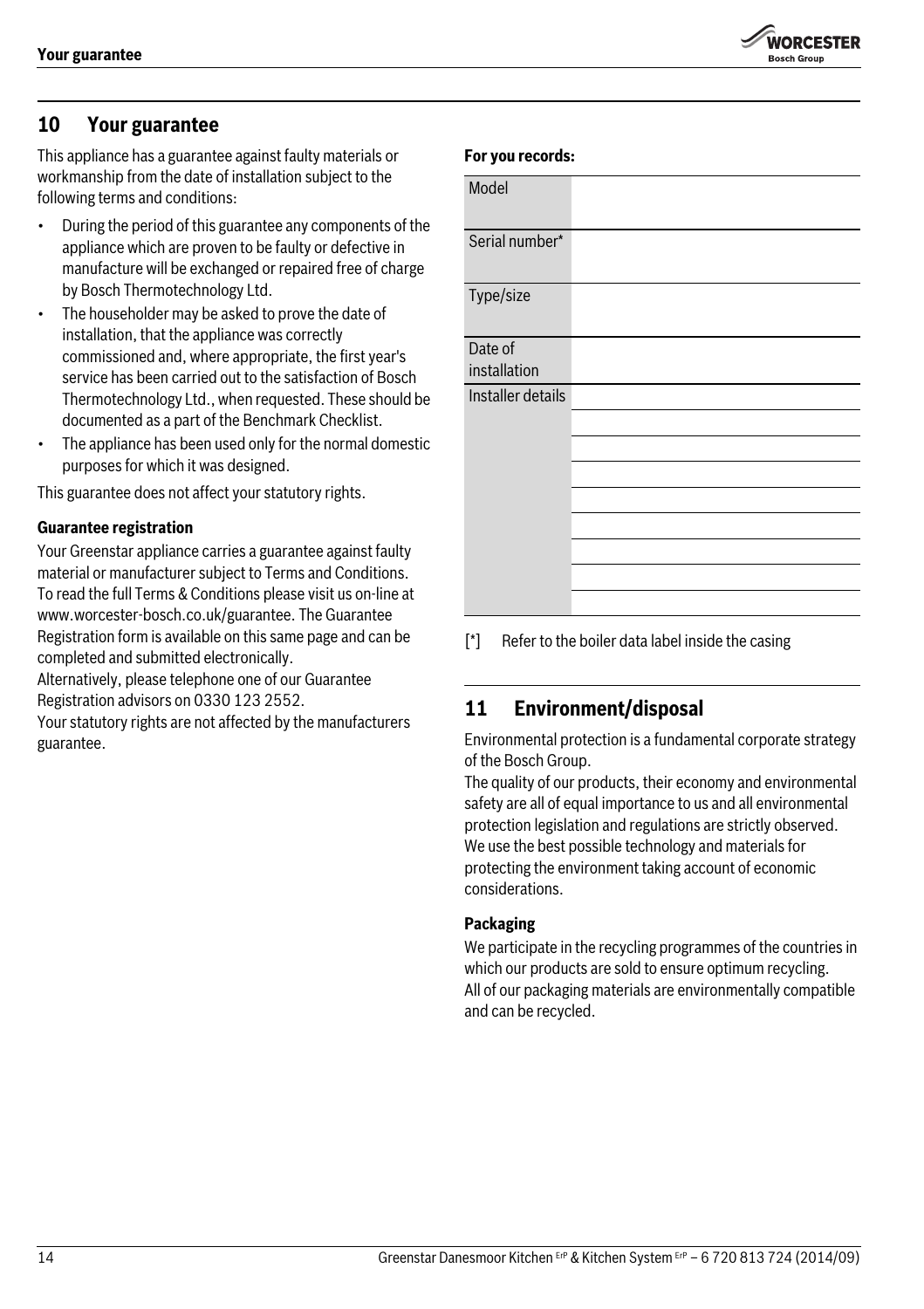

## **Notes**